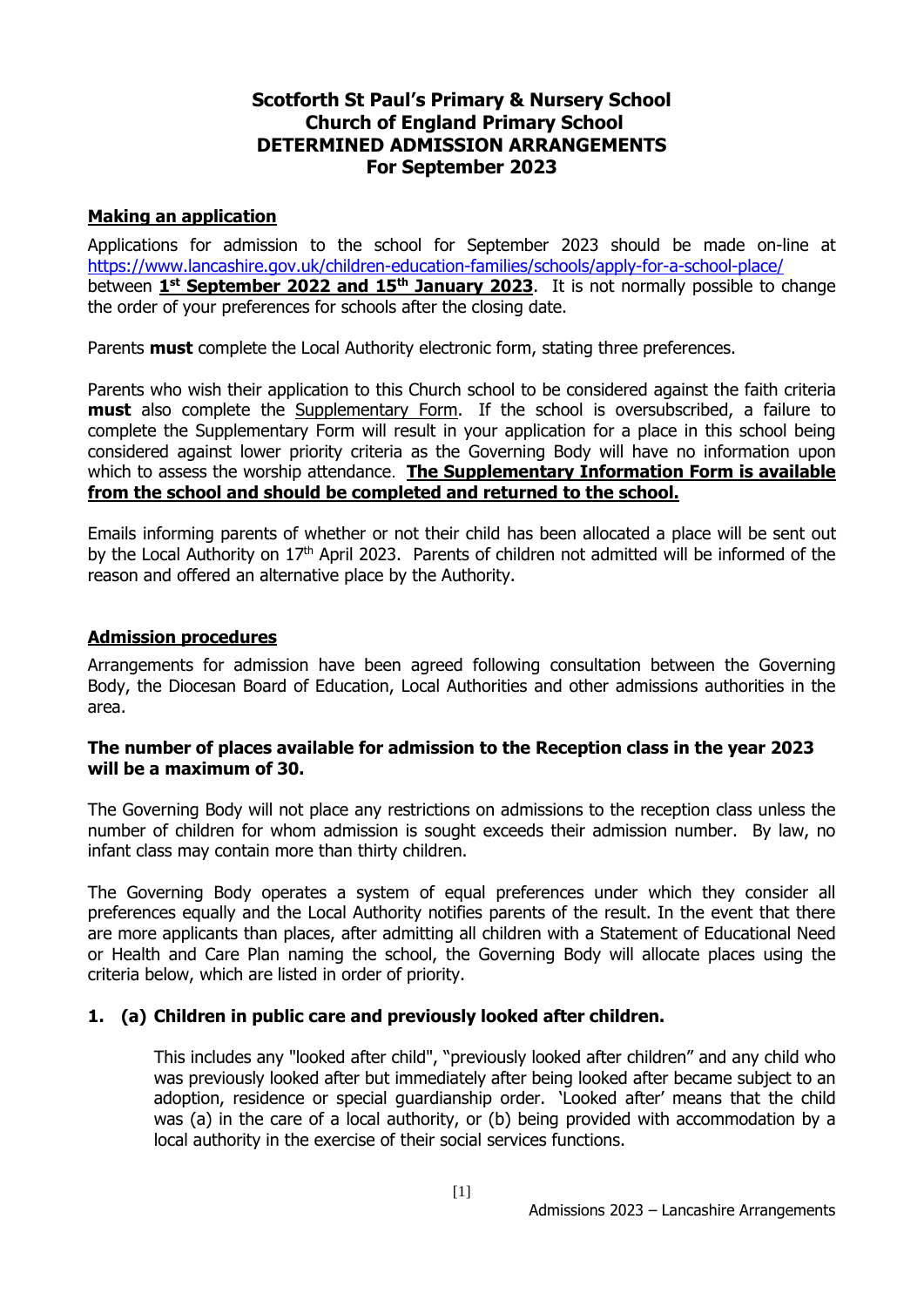This criteria also includes looked after children and all previously looked after children who appear (to the admission authority) to have been in state care outside of England and ceased to be in state care as a result of being adopted.

## **(b) Children with special medical or social circumstances affecting the child where these needs can only be met at this school.**

Professional supporting evidence from a professional, e.g. a doctor, psychologist, social worker, is essential if admission is to be made under the criterion for special medical or social circumstances, and such evidence must set out the particular reasons why the school in question is the most suitable school and the difficulties which would be caused if the child had to attend another school. Alternatively, the school should be named in an education and health care plan or statement.

## **2. Siblings**

Children who have a sibling attending the school on the date of application and on the date of admission. Siblings include step, half, foster, adopted brothers and sisters living at the same address.

## **3. Children with a parent/guardian worshipping in a church in full membership of Churches Together in England or the Evangelical Alliance or the North West Partnership or the Global Horizons network to a maximum of 10.**

"Parental worshipping" is normally taken to mean a minimum of 18 times a year attendance at church at public worship for over at least 1 years leading up to the 1st September 2022. The governors will request confirmation of this from the relevant member of the clergy or church officer. The lists of Churches can be found on the Churches Together in England website at cte.org.uk, and for the Evangelical Alliance at eauk.org, for Global Horizons at globalhorizons.org and for North West Partnership at northwestpartnership.com; lists are taken as on 1st September 2022. Churches in membership of the equivalent bodies to CTE in Northern Ireland, Scotland and Wales are equally accepted.

In the event that during the period specified for attendance at worship the church has been closed for public worship and has not provided alternative premises for that worship, the requirements of these arrangements in relation to attendance will only apply to the period when the church or alternative premises have been available for public worship.

## **4. Children with parent/guardian who lives in the ecclesiastical parish of Scotforth St. Paul's or civil parish of Scotforth.**

A map showing the boundaries is available in school.

## **5. Other children.**

#### **Tie break**

Where there are more applicants for the available places within a category, then the distance between the Ordnance Survey address points for the school and the home measured in a straight line will be used as the final determining factor, nearer addresses having priority over more distant ones. This address point is within the body of the property and usually located at its centre. Where two addresses have the same distance, or the cut-off point is for addresses within the same building, then the Local Authority's system of a random draw will determine which address(es) receive the offer(s).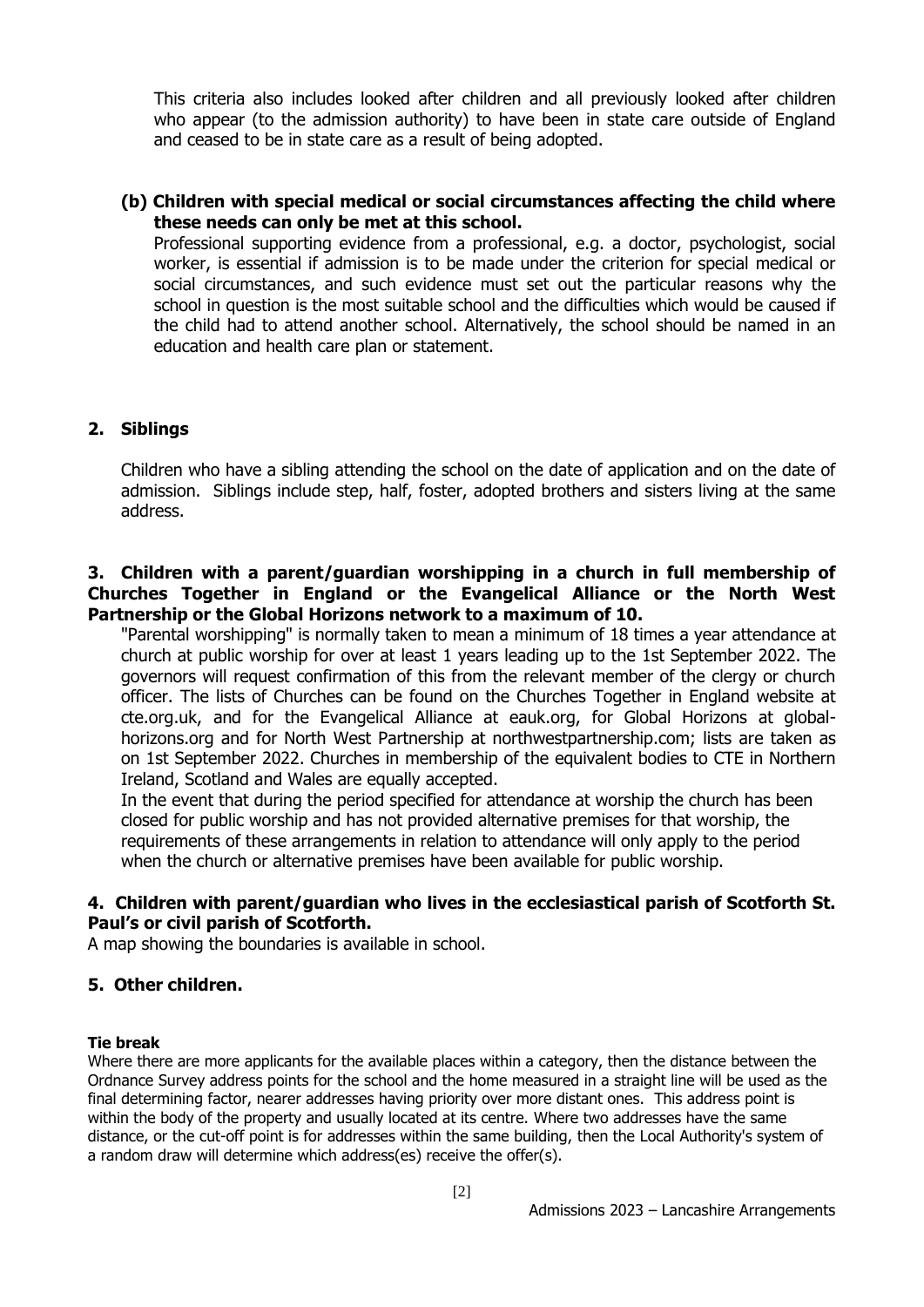#### **Admissions information:**

In 2022, there were 132 applications for 30 places

#### **Late applications for admission**

Where there are extenuating circumstances for an application being received after the last date for applications, and it is before the governors have established their list of pupils to be admitted, then it will be considered alongside all the others.

Otherwise, applications which are received after the last date will be considered after all the others, and placed on the waiting list in order according to the criteria.

#### **Waiting list**

Where we have more applications than places, the admissions criteria will be used. Children who are not admitted will have their name placed on a waiting list. The names on this waiting list will be in the order resulting from the application of the admissions criteria. Since the date of application cannot be a criterion for the order of names on the waiting list, late applicants for the school will be slotted into the order according to the extent to which they meet the criteria. Thus it is possible that a child who moves into the area later to have a higher priority than one who has been on the waiting list for some time. If a place becomes available within the admission number, the child whose name is at the top of the list will be offered a place. This is not dependent on whether an appeal has been submitted. Looked after children or previously looked after children allocated a place at the school in accordance with a Fair Access Protocol will take precedence over those on a waiting list.

This waiting list will operate until  $31<sup>st</sup>$  December 2023.

The schools in-year admissions will be administered by the Governing Board of the School.

#### **Address of pupil**

The address used on the school's admission form must be the current one at the time of application, i.e. the family's main residence. If the address changes subsequently, the parents should notify the school. Where the parents live at different addresses, and there is shared parenting, the address used will normally be the one where the child wakes up for the majority of Monday to Friday mornings. If there is any doubt about this, then the address of the Child Benefit recipient will be used. Parents may be asked to show evidence of the claim that is being made for the address, e.g. identity cards of various sorts showing the child's address as the one claimed. Where there is dispute about the correct address to use, the governors reserve the right to make enquiries of any relevant third parties, e.g. the child's GP, Council Tax Office, Electoral Registration Officer, utilities provider. For children of UK Service personnel and other Crown Servants returning to the area proof of the posting is all that is required.

#### **Non-routine or in-year admissions**

It sometimes happens that a child needs to change school other than at the "normal" time; such admissions are known as non-routine or in-year admissions. Parents wishing their child to attend this school should arrange to visit the school. They will be provided with an application form once they have a definite local address. If there is a place in the appropriate class, then the governors will arrange for the admission to take place. If there is no place, then the admissions committee will consider the application and information about how to appeal against the refusal will be provided. Appeals for children moving into the area will not be considered until there is evidence of a permanent address, e.g. exchange of contracts or tenancy agreement with rent book.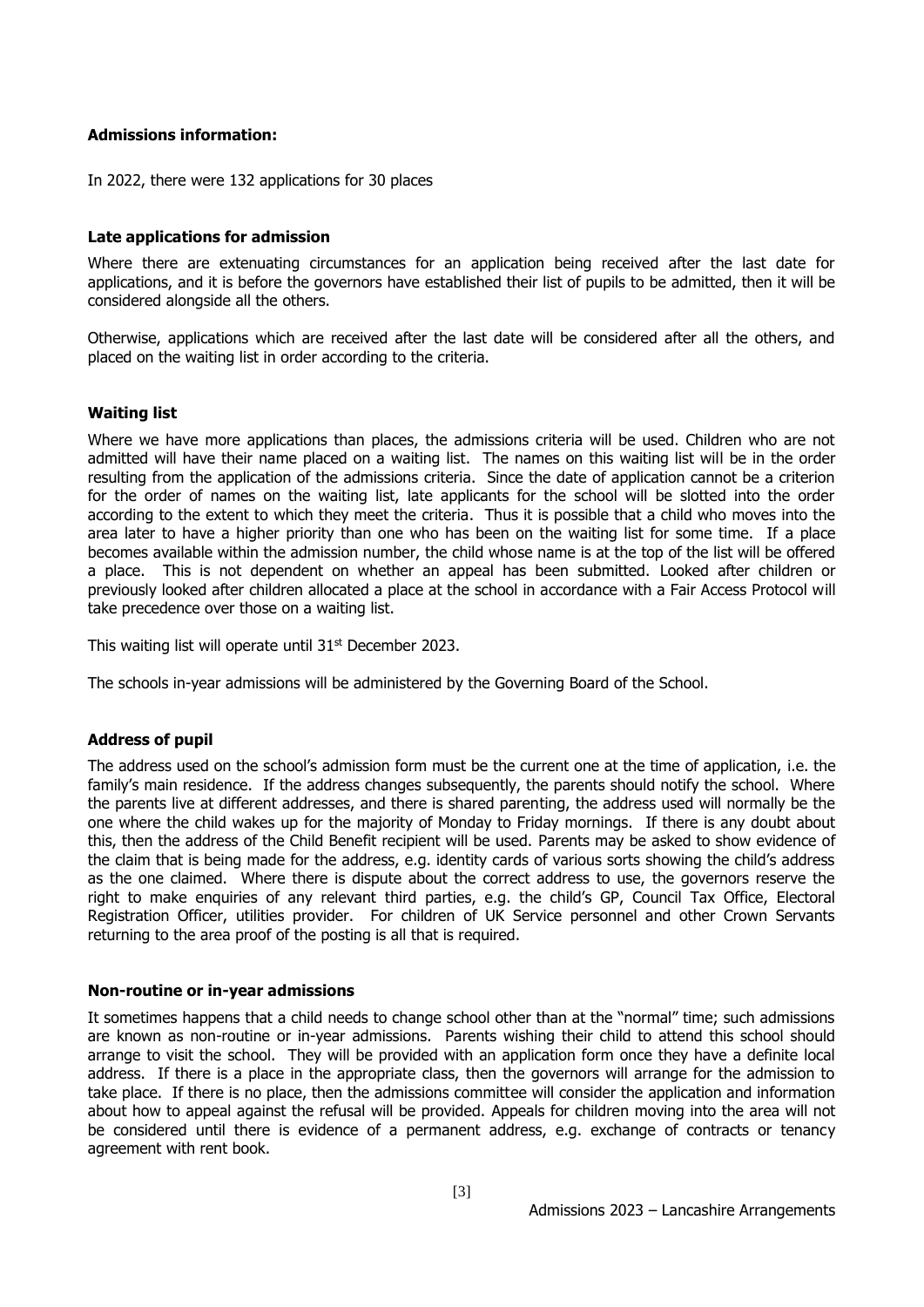Please note that you cannot re-apply for a place at a school within the same school year unless there has been relevant, significant and material change in the family circumstances.

#### **Appeals for routine admissions**

Where the governors are unable to offer a place because the school is over subscribed, parents have the right to appeal to an independent admission appeal panel, set up under the School Standards and Framework Act, 1998, as amended by the Education Act, 2002. **Parents should notify the clerk to the governors at the school by 30th April, 2023**. Parents will have the opportunity to submit their case to the panel in writing and also to attend in order to present their case. **You will normally receive 14 days' notice of the place and time of the hearing. Most Appeals are now heard through a digital format.**

Appeals which are received after the deadline will be slotted into the schedule where this is possible. There is no guarantee that this will happen and late appeals may be heard after the stipulated date at a second round of hearings. The schedule is subject to change depending upon the availability of appeal panel members, clerks, venues and the number of appeals for each school (which will vary year on year).

Please note that this right of appeal against the governors' decision does not prevent you from making an appeal in respect of any other school.

#### **Fraudulent applications**

Where the governing body discovers that a child has been awarded a place as the result of an intentionally misleading application from a parent (for example a false claim to residence in the catchment area or of involvement in a place of worship) which effectively denies a place to a child with a stronger claim, then the governing body is required to withdraw the offer of a place. The application will be considered afresh and a right of appeal offered if a place is refused.

#### **Deferred admission**

 $\overline{a}$ 

If your child is due to start school during the next academic year, it is important that you apply for a place for September. If your child's fifth birthday is between the months of September and December, then, if you wish it, admission may be deferred until January; if it is between January and April, then admission may be deferred until the start of the summer term though it is likely to be in your child's interest to start no later than January. You may also request that your child attend school part time until he/she reaches his/her fifth birthday.

#### **Admission of children outside of their normal age group**

Parents may seek a place for their child outside of their normal age group, for example, if a child is gifted and talented or has experienced problems such as ill health. In addition, the parents of a summer born child<sup>1</sup> may choose not to send that child to school until the September following their fifth birthday and may request that they are admitted out of their normal age group – to reception rather than year 1.

The Governing Body will make decisions on the basis of the circumstances of each case and in the best interests of the child concerned. This will include taking account of the parent's views; information about the child's academic, social and emotional development; where relevant, their medical history and the views of a medical professional; whether they have previously been educated out of their normal age group; and whether they may naturally have fallen into a lower age group if it were not for being born prematurely. They will also take into account the views of the head teacher of the school.

 $1$  The term summer born children relates to all children born from 1 April to 31 August. These children reach compulsory school age on 31 August following their fifth (or on their fifth birthday if it falls on 31 August).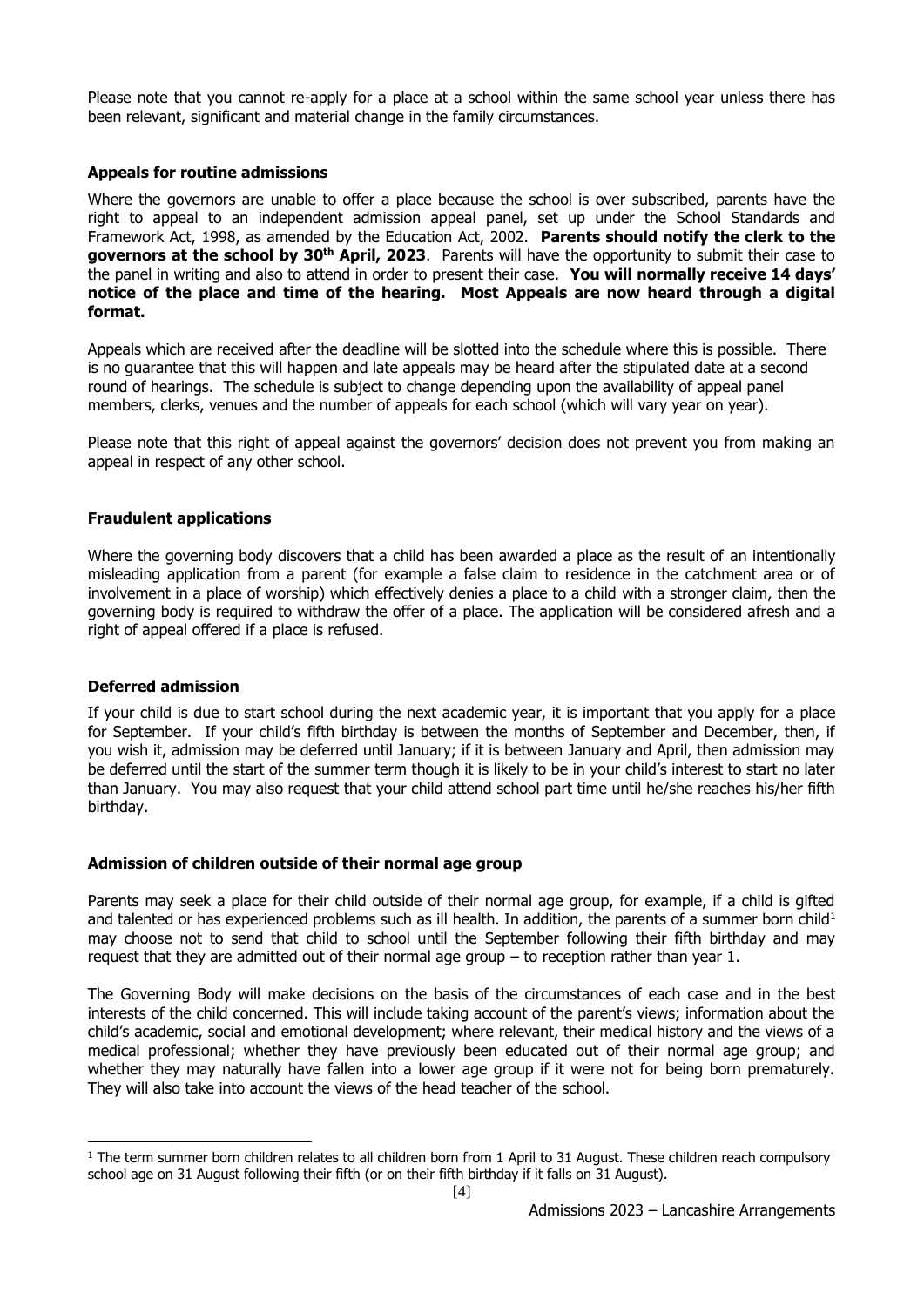When informing a parent of their decision on the year group the child should be admitted to, the Governing Body will set out clearly the reasons for their decision.

If the Governing Body agrees to a parents' request for their child to be admitted out of their normal age group and as a consequence of that decision the child will be admitted to a relevant age group (ie the age group to which pupils are normally admitted to the school) the local authority and Governing Body will process the application as part of the main admissions round, unless the parental request is made too late for this to be possible, and on the basis of their determined admission arrangements only, including the application oversubscription criteria where applicable. The Governing Body will not give the application lower priority on the basis that the child is being admitted out of their normal age group. Parents have a statutory right to appeal against refusal of a place at a school for which they have applied. This right does not apply if they are offered a place at the school but it is not in their preferred age group.

More information is available at: [https://www.gov.uk/government/publications/summer-born-children](https://www.gov.uk/government/publications/summer-born-children-school-admission)[school-admission](https://www.gov.uk/government/publications/summer-born-children-school-admission)

#### **Twins, etc**

Where there are twins, etc wanting admission and there is only a single place left within the admission number, then the governing body will exercise as much flexibility as possible within the requirements of infant class sizes. In exceptional circumstances cases we are now able to offer places for both twins and all triplets, even when this means breaching infant class size limits.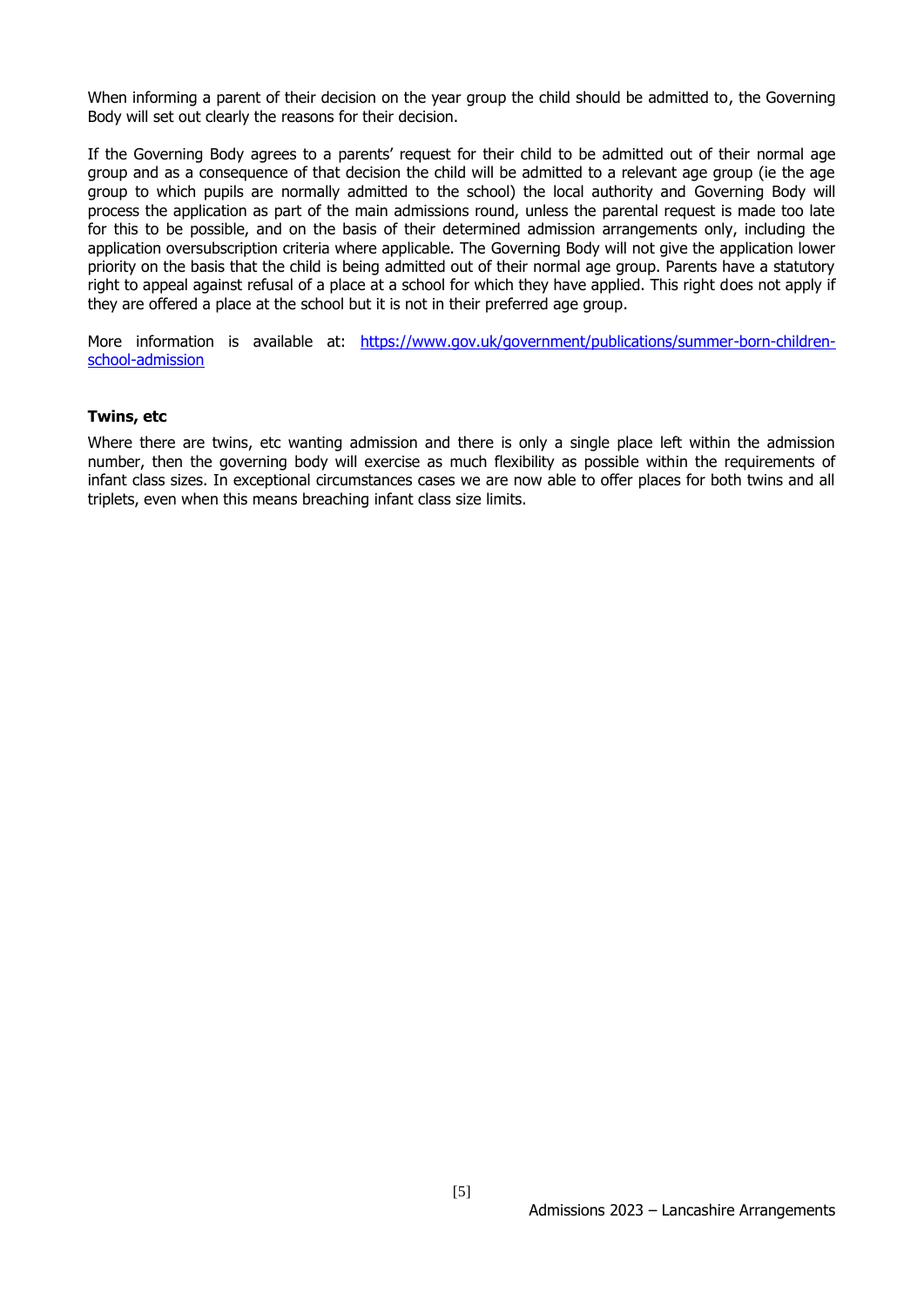## **Diocesan Supplementary Information Form Admission to primary school, 2023**

## **Scotforth St Paul's Primary & Nursery School Church of England Primary School**

# **Name of child**:

Post code . . . . . . . . . . . . . . . . . . . . . . . . . . . . . . . . .

|  | Contact telephone number |
|--|--------------------------|
|--|--------------------------|

**If you are applying to this school on faith grounds, please complete the following sections:**

**Place of worship** one of parents / quardians regularly attends:

# **Name of vicar / priest / minister / faith leader / church officer**:

## **Your faith leader will be contacted in order to provide the information.** Return this form to the school before 15<sup>th</sup> January 2023.